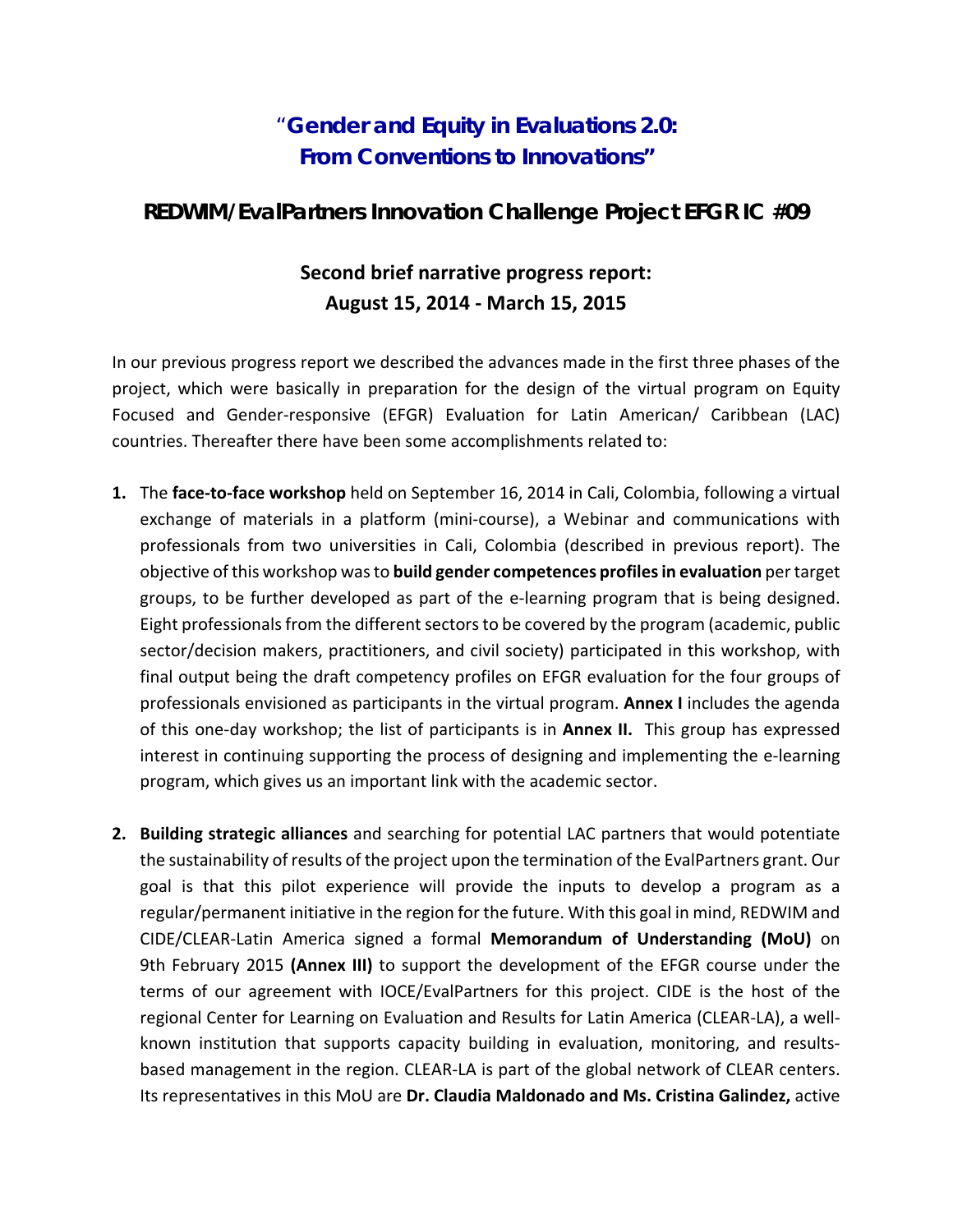members of the evaluation capacity building community in LAC. CLEAR will provide their elearning platform as well as fellowships for 22 people from LAC to participate in the course, and will provide academic advice and support to the activities related to the formation of a LAC Learning/Community of Practice on EFGR.

The project team has also begun discussions with PNUD-Panama, through its Gender Knowledge Management project ALG (América Latina Genera - **Ms. Ivonne Urriola**), as well as with ECLAC and UN Women, on the idea of joining efforts for sustainability and expansion of this project as from the termination of the EvalPartners grant.

**3.** As part of the academic requirements of CIDA to participate in the development of the virtual program, a **peer-review videoconference** took place on 25 February 2015 with experts from Argentina, Colombia and Mexico, to give feedback to our draft matrix proposal **(Annex IV)** for the course and to refine the plans for its implementation. As a result of this peer-review, CLEAR proposed an extension of the date of the course until July 2015 so as to have more time to recruit a strong group of individuals from "champion institutions" that could be trained as change agents to advocate for the application of EFGR evaluations in LAC countries. This extension would also enable us to develop the instruments and procedures to monitor/evaluate this experience as a pilot program. After consultation with IOCE authorities, the **extension of activities of the EFGR IC#09 project until 31 August 2015** was approved.

It should also be noticed that the project team has asked **Dr. Lidia Heller**, the founder of REDWIM and an expert in e-learning and Gender in Organizations, to join the team of facilitators of the course as a methodological advisor. With her involvement in the course, together with our continuous communication with other members of REDWIM in LAC to seek advice, we reinforce the application of the gender approach and the e-learning experience towards the formation of the group of participants as change/equal opportunities agents for EFGR evaluations in the region and to the sustainability of results.

**4. Participation of the REDWIM/EvalPartners project team in the RELAC[1](#page-1-0) Conference in Lima**, **11-13 March 2015:** Contacts were made with people from the LAC evaluation community to further explore interest from different actors to participate in the virtual program. Also the idea of forming a CoP on EFGR evaluation was promoted among participants in the RELAC meeting. The presence of other members of REDWIM at the RELAC event will also contribute to generate and expand the critical mass needed to provide and maintain the EFGR approach in evaluation within this network and in the region beyond the termination of the EvalPartners project.

 $\overline{\phantom{a}}$ 

<span id="page-1-0"></span><sup>&</sup>lt;sup>1</sup> RELAC is the Spanish acronym of the Latin American and Caribbean Network on Monitoring and Evaluation.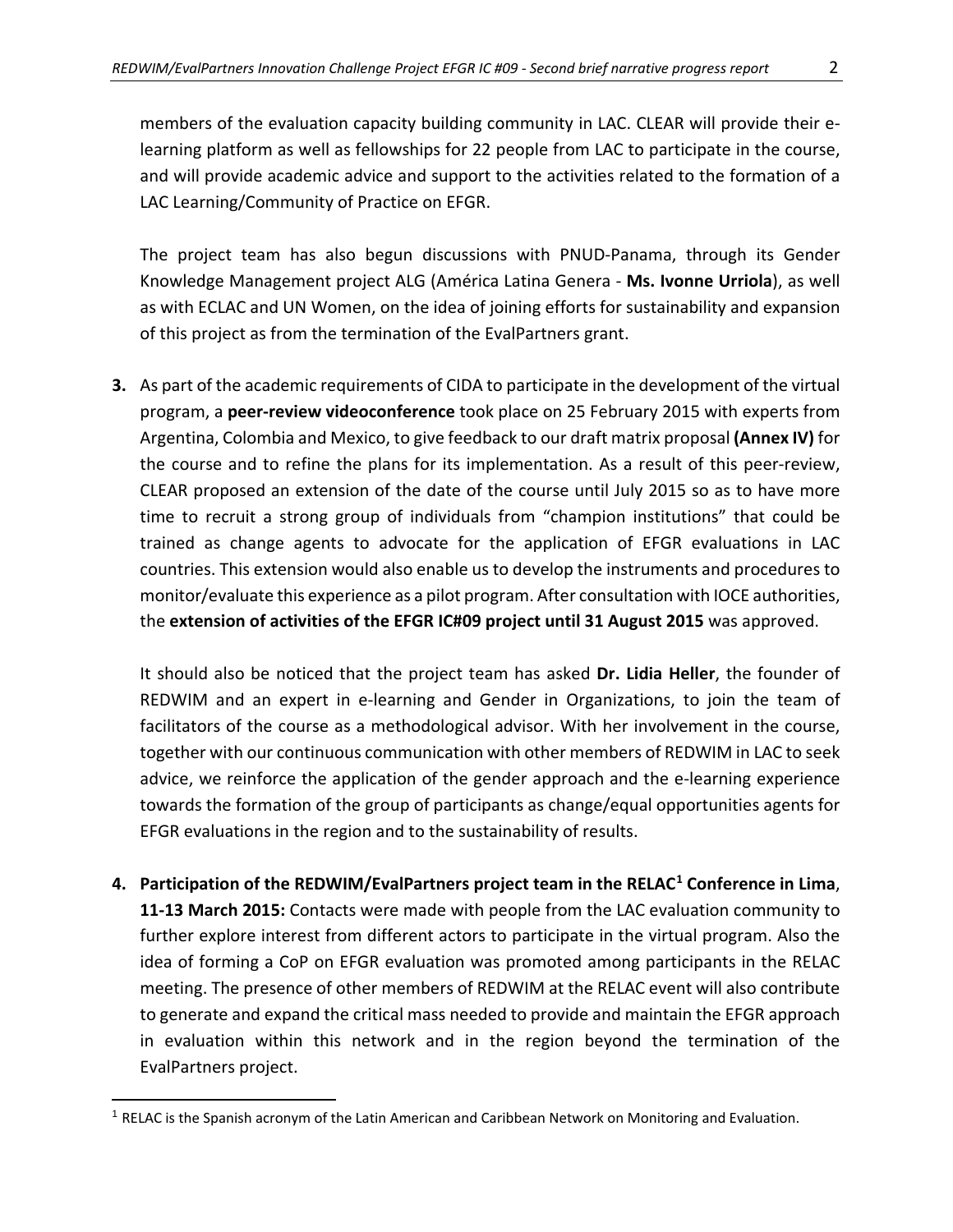One of the products of these interactions with members of RELAC in Lima is a mapping exercise that we have initiated on potential people of different LAC countries and target groups who would be invited to participate in the virtual program.

## **5. Preliminary agreements between REDWIM and CLEAR for the development and implementation of the virtual program:**

- a) We will not provide a standard evaluation course but a virtual program to build capacities of **change agents ("champions")** in the target groups (academic, public sector/decision makers, practitioners, and civil society), to advocate for EFGR evaluations within their institutions.
- b) Given that this will be a "pilot" experience, we will need to build a **baseline** related to what we would like to obtain from the course (competencies to be strengthened). This baseline will be the core of the course evaluation.
- c) There should be clarity about the **Theory of Change (ToC)** for this program: Based on the proposal made to the Innovation Challenge competition, the ToC of this project "aims to demonstrate and neutralize the reasons why the mainstreaming of Gender into evaluation of development policies and programs in LAC have produced weak results, as well as the efforts to create evaluative cultures in the countries of the region". The ToC also applies the theories of **coalition**[2](#page-2-0) and **diffusion**[3](#page-2-1), based on which *a pilot group of professional women and men from different disciplines and sectors will be formed and trained as "Equal Opportunities Agents" (Change Agents) to develop the necessary competencies to promote the design, implementation and use of intercultural equityfocused and gender-responsive evaluation in different countries of Latin America*.
- d) The participants' profiles for the four target groups need to be developed as part of the design of the course. We will seek representatives of strategic institutions where we consider that the course can make a difference, be replicated, escalated. The idea is to **make a difference and have an impact** through coordinated efforts and advocacy**.**

 $\overline{\phantom{a}}$ 

<span id="page-2-0"></span><sup>2</sup> **Coalition Theory**, developed by Paul Sabatier and Hank Jenkins-Smith and commonly known as the **Advocacy Coalition Framework,** proposes that individuals have core beliefs about policy areas, including a problem's seriousness, its causes, society's ability to solve the problem, and promising solutions for addressing it. Advocates who use this theory believe that policy change happens through coordinated activity among individuals and organizations outside of government with the same core policy beliefs. Extracted from: Stachowiak, S. (2013).

<span id="page-2-1"></span><sup>3</sup> Everett M. Roger's Diffusion of Innovations, or **Diffusion Theory**, refers to the process by which a change agent (e.g., individual, informal group or organization) **models or communicates an innovation**. Extracted from: Stachowiak, S. (2013), P. 26.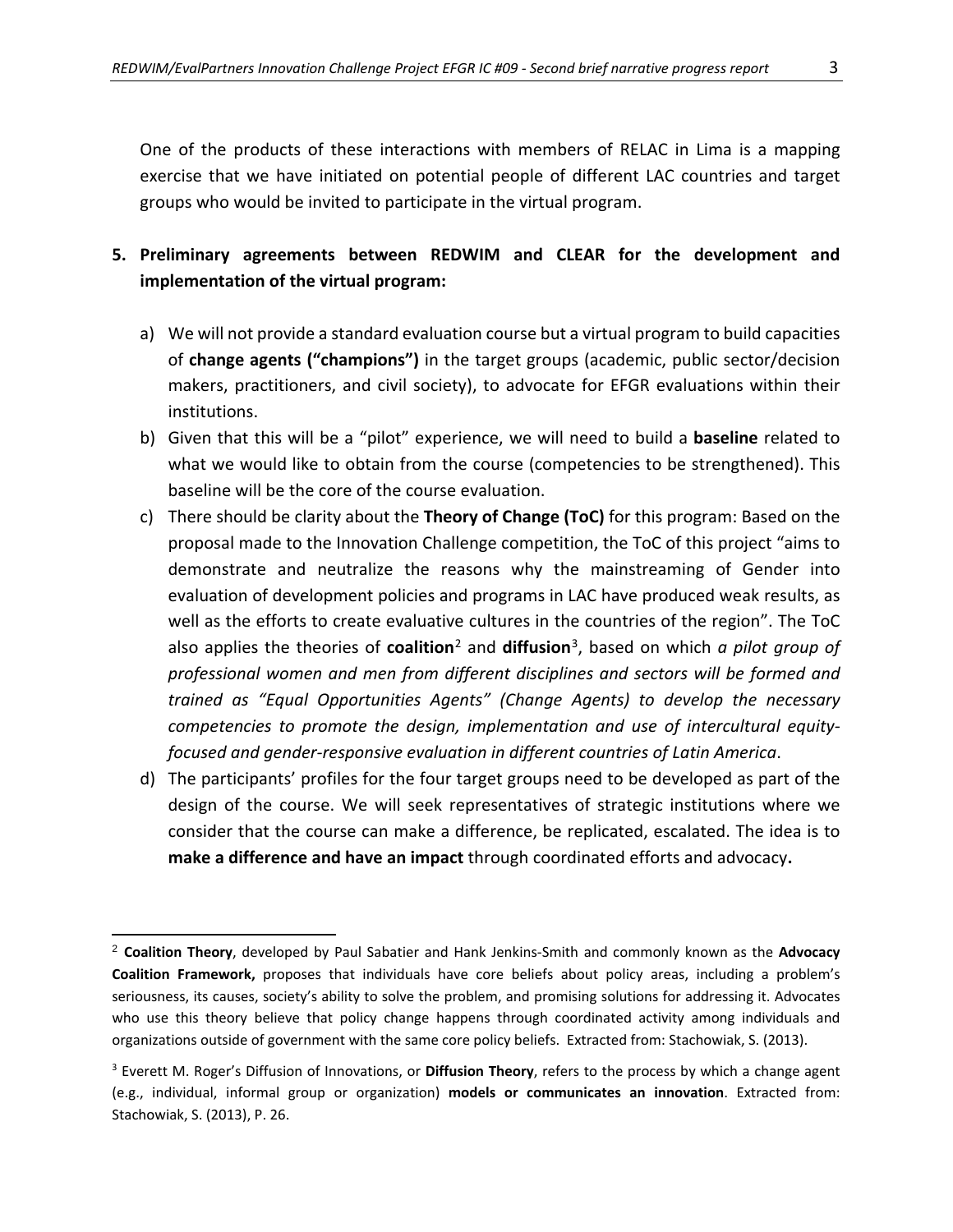e) Given that the course seeks proposals from participants to develop specific initiatives within their institutions, our challenge will be to get financial resources to support the **development of the best proposals** submitted. We are in conversations with CLEAR and other LAC institutions to seek resources for this purpose.

Based on the accomplishments as described above, we would like to summarize our achievements under the following criteria:

**ALLIANCES AND NETWORKS:** REDWIM is mobilizing its partners and networks in different LAC countries to promote the knowledge and practices of EFGR and to raise interest in the creation of a CoP through the change agents formed in the course. Also as a step forward in this strategy, REDWIM is promoting the **incorporation of the gender approach in evaluation standards** in the LAC region, for which we have started lobbying with the RELAC and specifically with UN Women.

**RELEVANCE:** The discussions held at both meetings in Cali, Colombia (Gender and Evaluation in Public Policies) and Lima, Peru (RELAC IV Conference) demonstrate that the EFGR approach is **highly pertinent to the needs of the region in the framework of emerging new development paradigms** that are people centered and based on equity, equality, good governance and human rights principles.

**INNOVATION:** This virtual program is being developed as a pilot project for which an evaluation/systematization process is being designed to provide lessons learned and best practices to advance knowledge and ensure replicability of the experience. The strength of this innovative approach is the **formation of change agents with gender competencies in evaluation**, to cope with the need to engender different approaches such as the "competencies profiles in evaluation" which, according to a recent article **continue to be "gender blind".**

**SUSTAINABILITY:** Our agreement with CLEAR-LA, an active capacity building actor in the region, is a strategic move towards sustainability of results for this program. The signed MoU offer possibilities for the continuation of this program in the long term, with improvements to be made according to the evaluation process for the virtual program, that is being designed.

**ADVOCACY AND CHANGE EFFORTS:** The development of this virtual program will not only provide evidences to advocate for the application of the EFGR approach in evaluation in different organizations in LAC, but will also **enhance the role of change agents to advocate for it in other spaces such as RELAC, EvalPartners, EvalGender+ Group, etc.,** with an increased level of collaboration and impact.

**6. BUDGET EXECUTION**